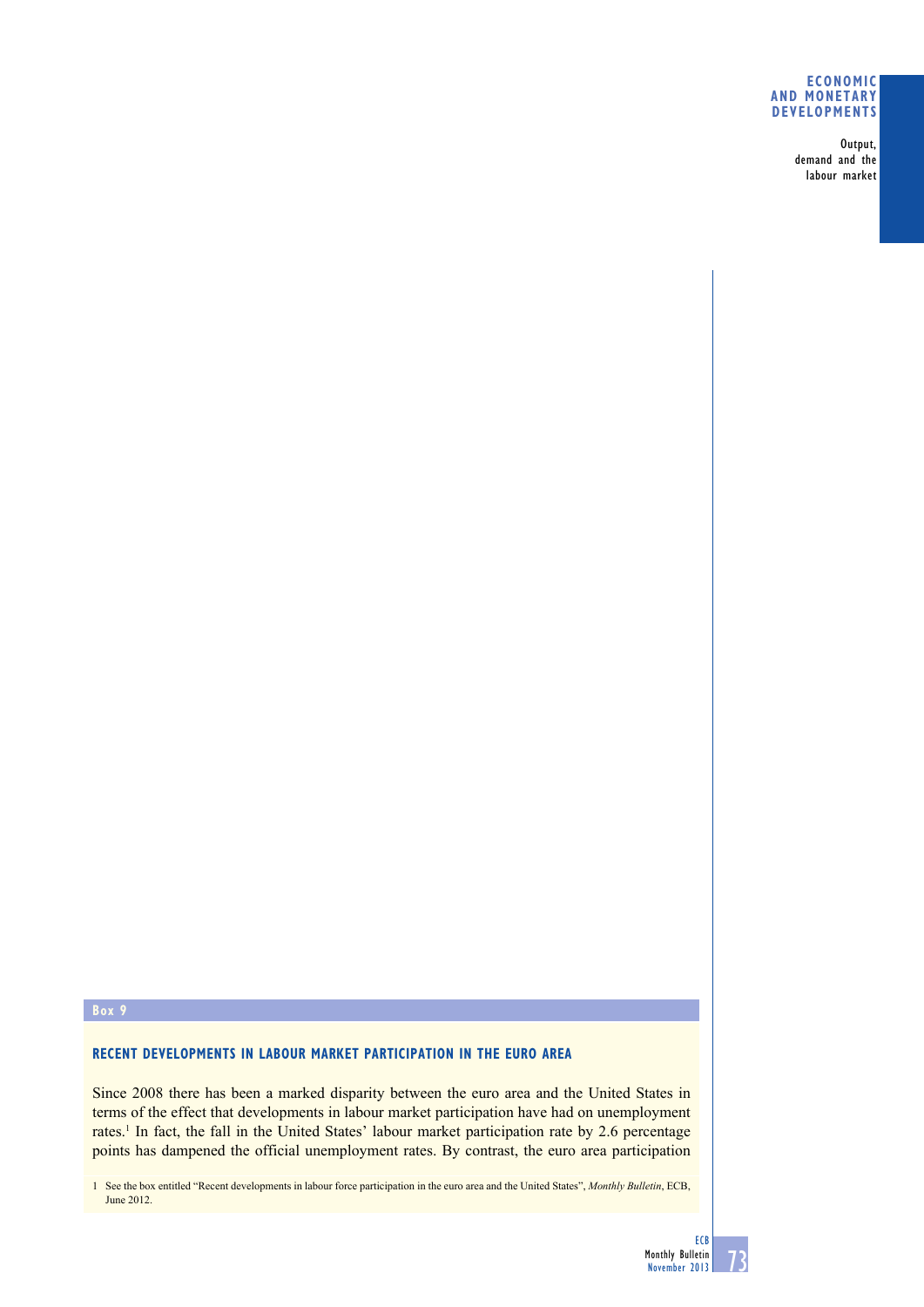rate increased by 1 percentage point during the same period, thus having an adverse impact on unemployment rates. Against the background of very different labour market responses over the crisis period, this box explores whether the developments in euro area participation are consistent across Member States.

### **Factors affecting participation**

In comparing developments in participation across euro area countries, both trends and cyclical developments need to be taken into account. Indeed, trends may reflect factors such as the demographic changes of an ageing population with an increasing life expectancy, which, coupled with past pension reforms, have led to an increase in the participation of older workers. In addition, increased female education levels in tandem with changing social norms have led to an increase in female participation.

By contrast, cyclical developments such as an economic slowdown and the associated rise in unemployment may discourage potential workers from seeking work, while an economic upturn may send a positive signal encouraging them to actively look for a job. However, the deep and protracted income adjustments in some euro area countries may have increased the necessity to look for jobs in order to sustain overall family incomes (i.e. an income effect), an influence that would counterbalance the discouraging effect of a depressed economic situation.

Similarly, the sectoral rebalancing triggered by the crisis in a number of countries may have implications for overall participation if, for instance, lower prospects and greater discouragement for workers in previously oversized construction sectors are not offset by better prospects and job market participation in other sectors.

#### **Participation developments in euro area countries**

Comparing the latest participation rates with those in 2000 suggests that there has been a steady increase in participation across euro area countries (see Chart A). The increase in participation has also continued over the crisis period since 2008 for most countries, with the most notable exceptions being Ireland and Portugal. Moreover, this continued rise has been observed both in countries that have had relatively low participation rates compared with the euro area average, such as Greece, Belgium and Malta, and in countries with relatively high rates, such as Germany and the Netherlands. These commonalities in participation developments despite very diverse situations across countries suggest that developments are mostly driven by structural factors. The discussion below looks at breakdowns of participation developments since 2008 – with countries listed in the charts in order of the magnitude of participation changes – by gender, age and skills, in order to gauge current developments.

### **Developments by gender, age and skills**

A common trend across all euro area countries is the increased participation of older workers and women. In fact, female participation not only grew twice as fast as total participation during the period 2000-08, it accounted for almost the total increase in participation in the euro area labour market. This also holds true for the period 2008-13, during which only female participation made a positive contribution across the euro area (see Chart B), while male participation made a positive contribution – and to a lesser extent – only in a few countries. Even so, in the euro

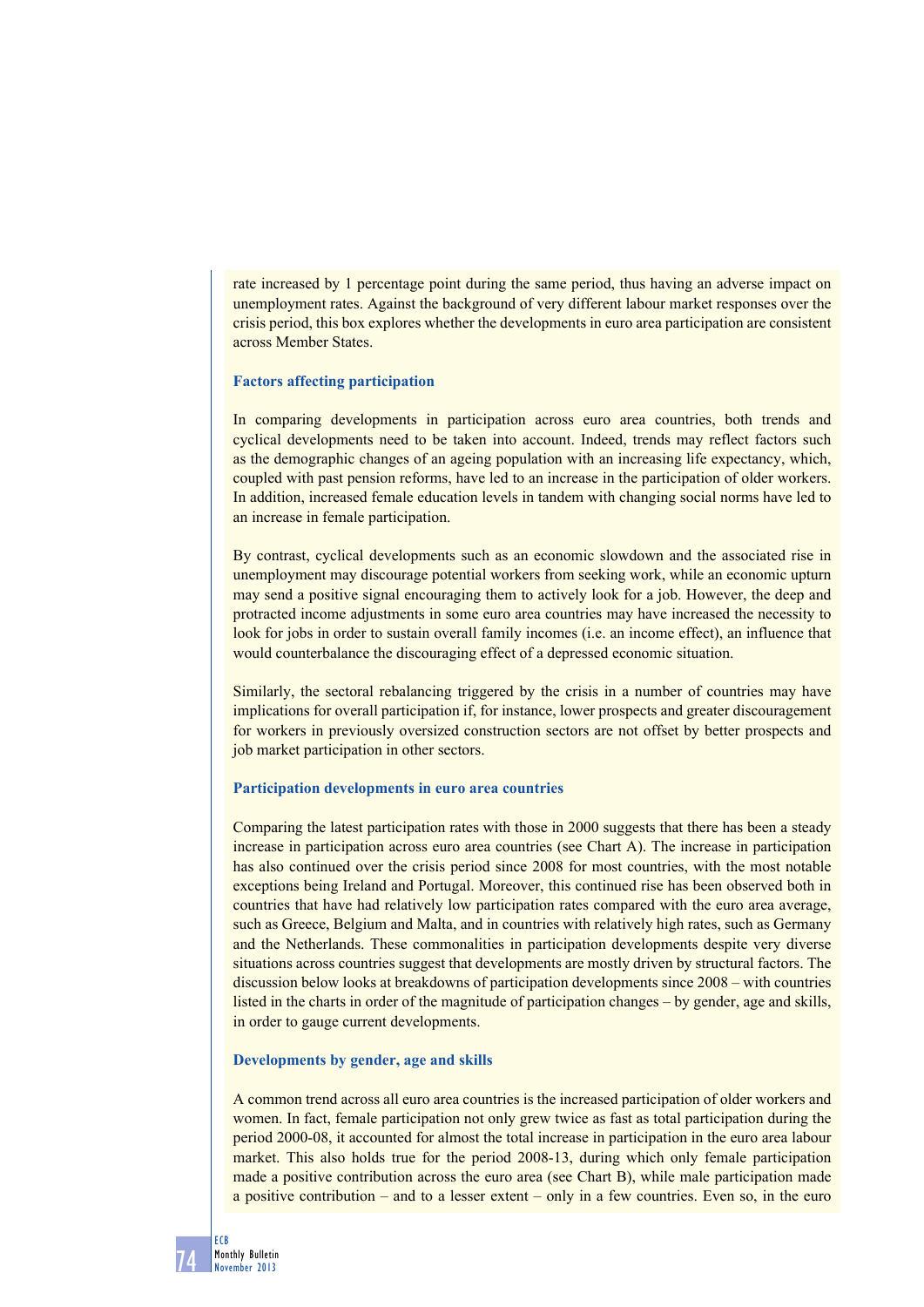### **eConomiC and monetary develoPments**

 Output, demand and the labour market



Source: Labour Force Survey (Eurostat).

Notes: As the data are not seasonally adjusted, the chart compares developments in the second quarter of the respective year. For France, the figures for 2000 refer to the first quarter as data for the second quarter are not available. Countries are ranked according to the magnitude of participation changes for the total working-age population in the period quarter of 2013.

area, female participation is still significantly lower – at  $66\%$  – than male participation – at  $78\%$ , with Finland having the smallest discrepancy (4 percentage points). In this respect, female participation will probably continue to increase for some time.

Likewise, the participation of older workers increased in all countries during the period 2008-13 (see Chart C). This is likely to be an effect of past reforms related to early retirement schemes and pension reforms aimed at increasing the employment rate of older workers, which may have limited the opportunities to withdraw from the labour force as observed in previous crises.<sup>2</sup> Only in Cyprus was there almost no change in the participation of older workers.

On balance, while there may be income effects related to higher participation of the older and female sections of the population during the crisis (i.e. they enter or stay in the labour market owing to potential pension losses or with the intention of replacing lost family income), these effects cannot be clearly distinguished from trend developments. These two groups are also the ones less affected in terms of falling employment, suggesting that relative employment probabilities are important to participation decisions.<sup>3</sup> Female employment has been significantly less affected even in severely hit countries such as Spain, Greece and Ireland. Some labour market specifics such as lower female participation in sectors most hit by the crisis – construction and manufacturing –

2. See OECD Economic Outlook, Volume 2011, Issue 1.

<sup>3</sup> In the euro area, female employment decreased by 0.1 percentage point, while male employment decreased by 2.3 percentage points over the period 2008-13. In the hardest hit country, Greece, the decrease in female employment accounted for 4.4 percentage points of a total 12.6 percentage point decrease. Older workers made a positive contribution to employment developments in the euro area, adding 1.7 percentage points, while in Greece older workers contributed only 0.8 percentage point to the total decrease in employment.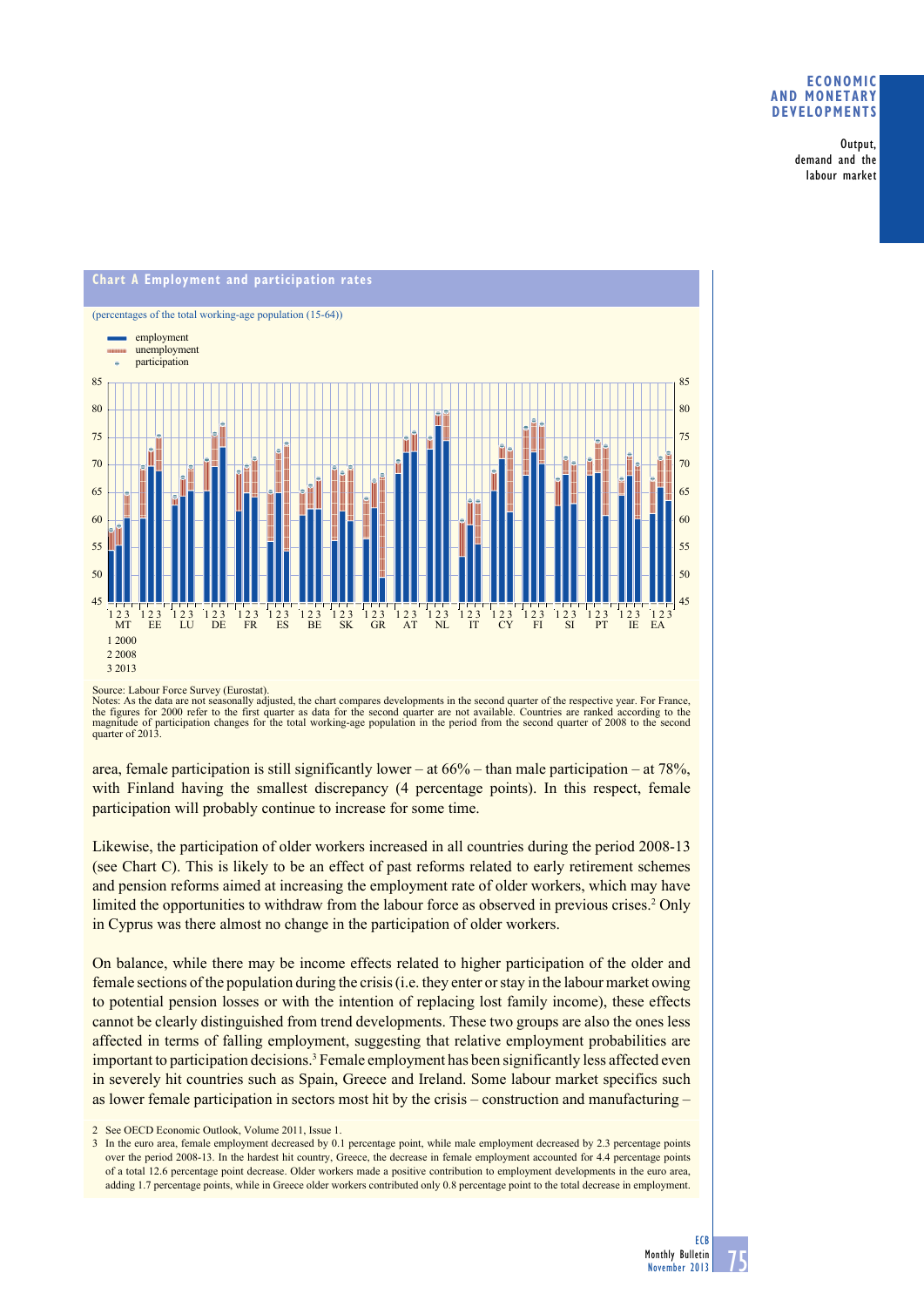

Source: Labour Force Survey (Eurostat).<br>Notes: Non-seasonally adjusted data. The working-age population covers those aged 15-64. Countries are ranked according to the<br>magnitude of participation changes for the total workin

may explain these developments. As regards employment for older workers during the crisis, it may be that older workers possess firm-specific skills that are not easily replaceable. However, older workers may also have higher employment protection.



# **Chart C Contribution to participation developments during the crisis by age**

Source: Labour Force Survey (Eurostat).

Notes: Non-seasonally adjusted data. The working-age population covers those aged 15-64. "Young" individuals are those aged 15-24;<br>"prime-age" individuals are those aged 25-54; and "old" individuals are those aged 55-64. C

76 ECB Monthly Bulletin November 2013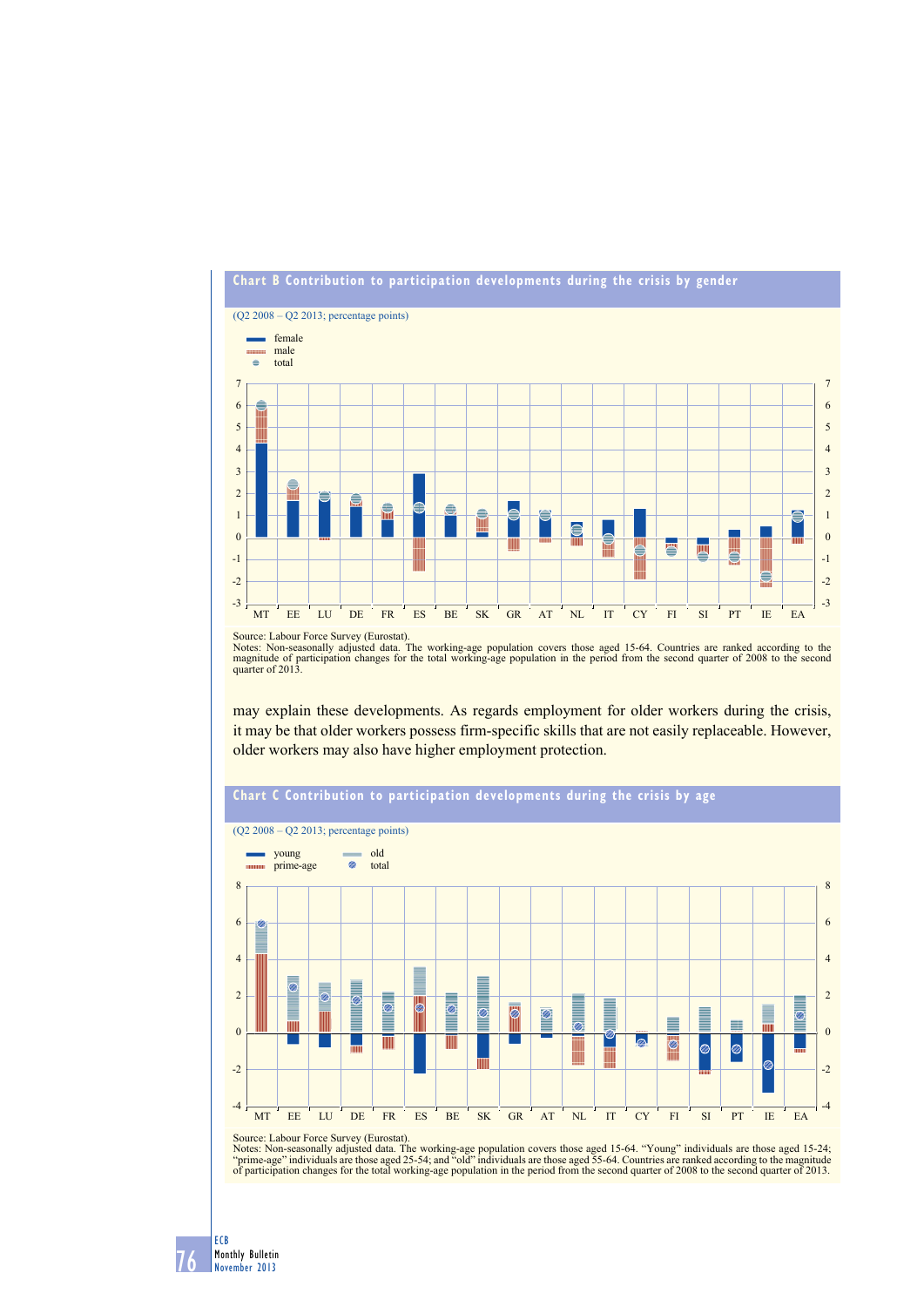### **eConomiC and monetary develoPments**

 Output, demand and the labour market



Source: Labour Force Survey (Eurostat).<br>Notes: Non-seasonally adjusted data. The working-age population covers those aged 20-64. "Low-skilled" workers refers to those with less than an upper secondary education; "medium-skilled" refers to those with less than a full tertiary education; and "high-skilled" refers<br>to those with a tertiary education or higher. Countries are ranked according to t population in the period from the second quarter of 2008 to the second quarter of 2013.

A breakdown of the data by age shows that withdrawals from the labour market observed so far have been largely concentrated among the young (see Chart C). In Ireland, Spain, Portugal, Slovenia and Slovakia, youth participation has decreased significantly and seems to be largely driven by strongly decreasing youth employment, pointing to a discouraged worker effect. Decreases in youth participation can, however, imply prolonged education. This is mostly evident in Spain, but also in Slovakia, where there have been significant increases in the share of young people in education.

Low-skilled individuals are generally less attached to the labour market than high-skilled ones. Indeed, in the euro area, the difference between these two groups in terms of participation and employment rates is consistently more than 20 percentage points. During the crisis period this difference has become more accentuated, with the low-skilled forming the bulk of the negative contribution to participation developments in all countries (see Chart D), with the exception of Estonia and Slovakia. The positive contributions to changes in participation are largely attributable to the high-skilled. Again, one reason for this stark difference can be found in employment developments during the crisis. The low-skilled have been hit harder, with a decrease in the employment rate of 6 percentage points in the euro area, compared with a decrease of 2 percentage points for high-skilled workers.

# **Concluding remarks**

Labour market participation developments in recent years have followed similar patterns across euro area countries. While there may be some income effects at play, especially in adjustment countries, most of the net increase in participation is likely to reflect a continuation of underlying trends. However, the decline in participation among the young and low-skilled may be cyclical.